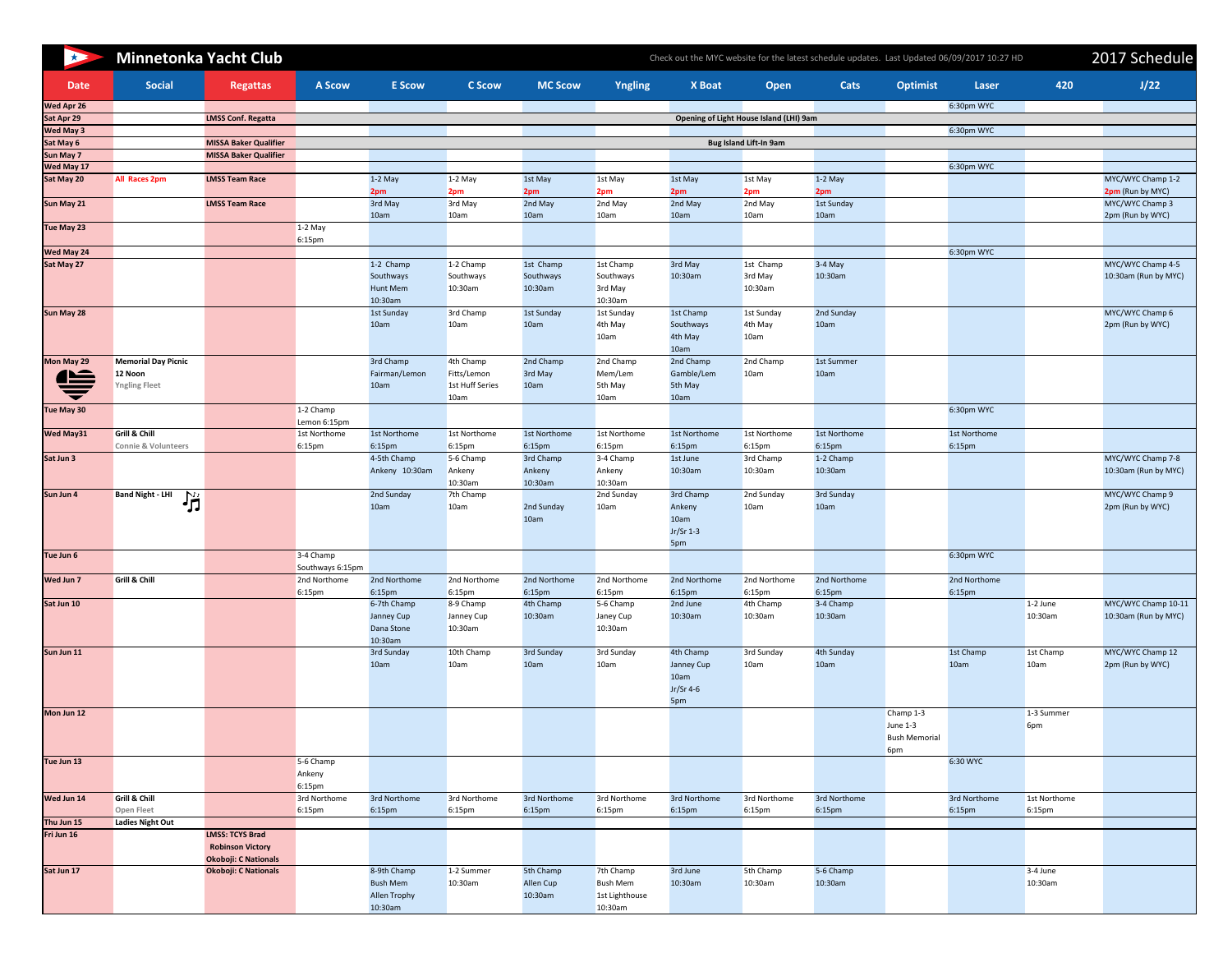| R               |                                                                                        | <b>Minnetonka Yacht Club</b>                          | Check out the MYC website for the latest schedule updates. Last Updated 06/09/2017 10:27 HD |                                 |                                                          |                                          |                                         |                                                                        |                          |                                    |                                                |                        |                                           | 2017 Schedu                            |  |  |
|-----------------|----------------------------------------------------------------------------------------|-------------------------------------------------------|---------------------------------------------------------------------------------------------|---------------------------------|----------------------------------------------------------|------------------------------------------|-----------------------------------------|------------------------------------------------------------------------|--------------------------|------------------------------------|------------------------------------------------|------------------------|-------------------------------------------|----------------------------------------|--|--|
| <b>Date</b>     | <b>Social</b>                                                                          | <b>Regattas</b>                                       | <b>A Scow</b>                                                                               | <b>E</b> Scow                   | <b>C Scow</b>                                            | <b>MC Scow</b>                           | <b>Yngling</b>                          | <b>X</b> Boat                                                          | <b>Open</b>              | Cats                               | <b>Optimist</b>                                | Laser                  | 420                                       | J/22                                   |  |  |
| Sun Jun 18      |                                                                                        | <b>Okoboji: C Nationals</b>                           |                                                                                             | 4th Sunday<br>10am              | 3rd Summer<br>10am                                       | 4th Sunday<br>10am                       | 4th Sunday<br>10am                      | 5th Champ<br>Hurd Cup<br>10am<br>Jr/Sr 7-9<br>5pm                      | 4th Sunday<br>10am       | 5th Sunday<br>10am                 |                                                |                        | 2nd Champ<br>10am                         |                                        |  |  |
| Mon Jun 19      |                                                                                        |                                                       |                                                                                             |                                 |                                                          |                                          |                                         |                                                                        |                          |                                    | Champ 4-6<br>June 4-6<br>Bring a Friend<br>6pm |                        | Youth Practice<br><b>Team Race</b><br>6pm |                                        |  |  |
| Tue Jun 20      |                                                                                        |                                                       | 7-8 Champ<br><b>Bush Mem</b><br>6:15 <sub>pm</sub>                                          |                                 |                                                          |                                          |                                         |                                                                        |                          |                                    |                                                | 6:30 WYC               |                                           |                                        |  |  |
| Wed Jun 21      | <b>Grill &amp; Chill</b><br><b>MC Fleet</b>                                            |                                                       | 4th Northome<br>6:15 <sub>pm</sub>                                                          | 4th Northome<br>6:15pm          | 4th Northome<br>6:15pm                                   | 4th Northome<br>6:15pm                   | 4th Northome<br>6:15pm                  | 4th Northome<br>6:15pm                                                 | 4th Northome<br>6:15pm   | 4th Northome<br>6:15pm             |                                                | 4th Northome<br>6:15pm | 2nd Northome<br>6:15 <sub>pm</sub>        |                                        |  |  |
| Fri Jun 23      |                                                                                        | <b>MYC: A Nationals</b>                               |                                                                                             |                                 |                                                          |                                          |                                         |                                                                        |                          |                                    |                                                |                        | <b>TCYS WBSS</b>                          |                                        |  |  |
| Sat Jun 24      | <b>Shrimp Party</b><br>$\mathcal{L}$<br><b>Band Night</b><br><b>Regatta Party</b><br>Ø | <b>MYC: A Nationals</b>                               |                                                                                             |                                 |                                                          |                                          |                                         |                                                                        |                          |                                    |                                                |                        |                                           |                                        |  |  |
| Sun Jun 25      |                                                                                        | <b>MYC: A Nationals</b>                               |                                                                                             |                                 |                                                          |                                          |                                         | Jr/Sr 10-12<br>5pm                                                     |                          |                                    |                                                |                        |                                           | MYC/WYC Champ 13<br>2:30pm (Run by WYO |  |  |
| Mon Jun 26      |                                                                                        |                                                       |                                                                                             |                                 |                                                          |                                          |                                         |                                                                        |                          |                                    | Champ 7-9<br>June 7-9<br>Movie Night<br>6pm    |                        | 4-6 Summer<br>6pm                         |                                        |  |  |
| Tue Jun 27      |                                                                                        |                                                       | 9-10 Champ<br>Hazard Cup<br>6:15 <sub>pm</sub>                                              |                                 |                                                          |                                          |                                         |                                                                        |                          |                                    |                                                | 6:30 WYC               |                                           |                                        |  |  |
| Wed Jun 28      | <b>Grill &amp; Chill</b><br><b>C</b> Fleet                                             |                                                       | 5th Northome<br>6:15 <sub>pm</sub>                                                          | 5th Northome<br>6:15pm          | 5th Northome<br>6:15 <sub>pm</sub>                       | 5th Northome<br>6:15pm                   | 5th Northome<br>6:15pm                  | 5th Northome<br>Kenny Allen M<br>6:15pm                                | 5th Northome<br>6:15pm   | 5th Northome<br>6:15pm             |                                                | 5th Northome<br>6:15pm | 3rd Northome<br>6:15 <sub>pm</sub>        |                                        |  |  |
| Fri Jun 30      |                                                                                        |                                                       |                                                                                             |                                 |                                                          |                                          |                                         |                                                                        |                          |                                    |                                                |                        | <b>TCYS WBSS</b>                          |                                        |  |  |
| Sat Jul 1       |                                                                                        |                                                       |                                                                                             | 10-11th Champ<br>10:30am        | 11-12th Champ<br>10:30am                                 | 6th Champ<br>10:30am                     | 8th Champ<br>2nd Lighthouse<br>10:30am  | 1st Summer<br>10:30am                                                  | 7th Champ<br>10:30am     | 7-8 Champ<br>10:30am               |                                                |                        | $1-2$ July<br>10:30am                     |                                        |  |  |
| Sun Jul 2       |                                                                                        |                                                       |                                                                                             | 5th Sunday<br>10am              | 1st Sunday<br>10am                                       | 6th Sunday<br>10am                       | 6th Sunday<br>10am                      | 6th Champ<br><b>Bush Memorial</b><br>10am                              | 6th Sunday<br>10am       | 7th Sunday<br>10am                 |                                                |                        | 3rd Champ<br>10am                         |                                        |  |  |
| Mon Jul 3       |                                                                                        |                                                       |                                                                                             |                                 |                                                          |                                          |                                         | Jr/Sr 13-15<br>5pm                                                     |                          |                                    | <b>July 1-3</b><br>Deephaven Cup<br>6pm        |                        | 7-9 Summer<br>6pm                         |                                        |  |  |
| Tues Jul 4<br>一 | All Races 10am<br>4th of July Picnic<br>Noon<br><b>MYC Board</b>                       |                                                       |                                                                                             | 12th Champ<br>Indep.Day<br>10am | 13th Champ<br>Hurd Cup<br>2nd Huff series<br><b>10am</b> | 7th Champ<br><b>LG Carpenter</b><br>10am | 9th Champ<br>Indep Day<br>10am          | 7th Champ<br>Hurd Cup<br>10am                                          | 8th Champ<br><b>10am</b> | 2nd Summer<br>10am                 |                                                |                        |                                           |                                        |  |  |
| Wed Jul 5       | Grill & Chill<br>Opti/420 Fleet                                                        |                                                       | 6th Northome<br>6:15 <sub>pm</sub>                                                          | 6th Northome<br>6:15pm          | 6th Northome<br>6:15 <sub>pm</sub>                       | 6th Northome<br>6:15pm                   | 6th Northome<br>6:15 <sub>pm</sub>      | <b>Gale Burton Mem</b><br>1:30 <sub>pm</sub><br>6th Northome<br>6:15pm | 6th Northome<br>6:15pm   | 6th Northome<br>6:15 <sub>pm</sub> |                                                | 6th Northome<br>6:15pm | 4th Northome<br>6:15 <sub>pm</sub>        |                                        |  |  |
| Sat Jul 8       |                                                                                        |                                                       |                                                                                             | 13-14th Champ<br>10:30am        | 14th Champ<br>10:30am                                    | 8th Champ<br>10:30am                     | 10th Champ<br>3rd Lighthouse<br>10:30am | 2nd Summer<br>10:30am                                                  | 9th Champ<br>10:30am     | 9-10 Champ<br>10:30am              |                                                |                        | No Racing Junior<br>Olympics              |                                        |  |  |
| Sun Jul 9       |                                                                                        |                                                       |                                                                                             | 1st Summer<br>10am              | 4th Summer<br>10am                                       | 1st Summer<br>6th Sunday<br>10am         | 7th Sunday<br>10am                      | 8th Champ<br>10am<br>Jr/Sr 16-18<br>5pm                                | 7th Sunday<br>10am       | 8th Sunday<br>10am                 |                                                |                        | No Racing Junior<br>Olympics              |                                        |  |  |
| Mon Jul 10      |                                                                                        |                                                       |                                                                                             |                                 |                                                          |                                          |                                         |                                                                        |                          |                                    | Champ 10-12<br><b>July 4-6</b><br>6pm          |                        | 10-12 Summer<br>6pm                       |                                        |  |  |
| Tue Jul 11      |                                                                                        |                                                       | 11-12 Champ<br>Janny Cup<br>6:15 <sub>pm</sub>                                              |                                 |                                                          |                                          |                                         |                                                                        |                          |                                    |                                                | 6:30 WYC               |                                           |                                        |  |  |
| Wed Jul 12      | Grill & Chill                                                                          |                                                       | 7th Northome                                                                                | 7th Northome                    | 7th Northome                                             | 7th Northome                             | 7th Northome                            | 7th Northome                                                           | 7th Northome             | 7th Northome                       |                                                | 7th Northome           | 5th Northome                              |                                        |  |  |
| Fri Jul 14      | A Fleet                                                                                | <b>Pewaukee: E Invite</b><br><b>Beulah: MC Invite</b> | 6:15pm                                                                                      | 6:15pm                          | 6:15 <sub>pm</sub>                                       | 6:15pm                                   | 6:15pm                                  | 6:15pm                                                                 | 6:15pm                   | 6:15pm                             |                                                | 6:15pm                 | 6pm<br><b>TCYS LCSS</b>                   |                                        |  |  |

Podates. Last Updated 06/09/2017 10:27 HD 2017 Schedule

| X Boat                                                          | <b>Open</b>            | <b>Cats</b>            | <b>Optimist</b>                                       | <b>Laser</b>           | 420                                       | J/22                                    |
|-----------------------------------------------------------------|------------------------|------------------------|-------------------------------------------------------|------------------------|-------------------------------------------|-----------------------------------------|
| 5th Champ<br><b>Hurd Cup</b><br>10am<br>Jr/Sr 7-9<br>5pm        | 4th Sunday<br>10am     | 5th Sunday<br>10am     |                                                       |                        | 2nd Champ<br>10am                         |                                         |
|                                                                 |                        |                        | Champ 4-6<br><b>June 4-6</b><br>Bring a Friend<br>6pm |                        | <b>Youth Practice</b><br>Team Race<br>6pm |                                         |
|                                                                 |                        |                        |                                                       | 6:30 WYC               |                                           |                                         |
| 4th Northome<br>6:15 <sub>pm</sub>                              | 4th Northome<br>6:15pm | 4th Northome<br>6:15pm |                                                       | 4th Northome<br>6:15pm | 2nd Northome<br>6:15pm                    |                                         |
|                                                                 |                        |                        |                                                       |                        | <b>TCYS WBSS</b>                          |                                         |
| Jr/Sr 10-12<br>5pm                                              |                        |                        |                                                       |                        |                                           | MYC/WYC Champ 13<br>2:30pm (Run by WYC) |
|                                                                 |                        |                        | Champ 7-9<br><b>June 7-9</b><br>Movie Night<br>6pm    |                        | 4-6 Summer<br>6pm                         |                                         |
|                                                                 |                        |                        |                                                       | 6:30 WYC               |                                           |                                         |
| 5th Northome<br>Kenny Allen M<br>6:15pm                         | 5th Northome<br>6:15pm | 5th Northome<br>6:15pm |                                                       | 5th Northome<br>6:15pm | 3rd Northome<br>6:15pm                    |                                         |
|                                                                 |                        |                        |                                                       |                        | <b>TCYS WBSS</b>                          |                                         |
| 1st Summer<br>10:30am                                           | 7th Champ<br>10:30am   | 7-8 Champ<br>10:30am   |                                                       |                        | 1-2 July<br>10:30am                       |                                         |
| 6th Champ<br><b>Bush Memorial</b><br>10am                       | 6th Sunday<br>10am     | 7th Sunday<br>10am     |                                                       |                        | 3rd Champ<br>10am                         |                                         |
| Jr/Sr 13-15<br>5pm                                              |                        |                        | <b>July 1-3</b><br>Deephaven Cup<br>6pm               |                        | 7-9 Summer<br>6pm                         |                                         |
| 7th Champ<br><b>Hurd Cup</b><br>10am                            | 8th Champ<br>10am      | 2nd Summer<br>10am     |                                                       |                        |                                           |                                         |
| Gale Burton Mem<br>1:30 <sub>pm</sub><br>6th Northome<br>6:15pm | 6th Northome<br>6:15pm | 6th Northome<br>6:15pm |                                                       | 6th Northome<br>6:15pm | 4th Northome<br>6:15pm                    |                                         |
| 2nd Summer<br>10:30am                                           | 9th Champ<br>10:30am   | 9-10 Champ<br>10:30am  |                                                       |                        | No Racing Junior<br>Olympics              |                                         |
| 8th Champ<br>10am<br>Jr/Sr 16-18<br>5pm                         | 7th Sunday<br>10am     | 8th Sunday<br>10am     |                                                       |                        | No Racing Junior<br>Olympics              |                                         |
|                                                                 |                        |                        | Champ 10-12<br><b>July 4-6</b><br>6pm                 |                        | 10-12 Summer<br>6pm                       |                                         |
|                                                                 |                        |                        |                                                       | 6:30 WYC               |                                           |                                         |
| 7th Northome<br>6:15pm                                          | 7th Northome<br>6:15pm | 7th Northome<br>6:15pm |                                                       | 7th Northome<br>6:15pm | 5th Northome<br>6pm                       |                                         |
|                                                                 |                        |                        |                                                       |                        | <b>TCYS LCSS</b>                          |                                         |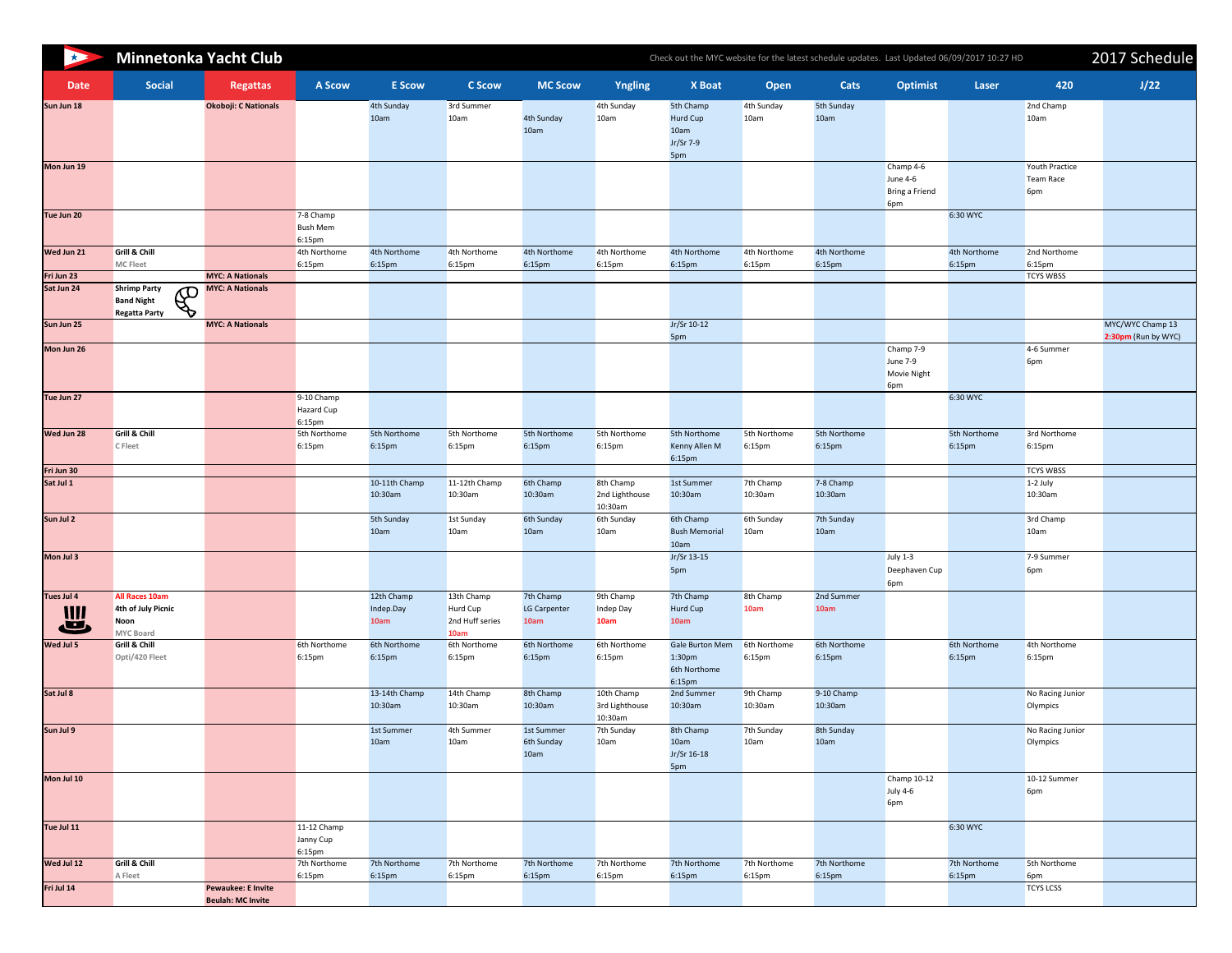| $\rightarrow$            | <b>Minnetonka Yacht Club</b>                     |                                                                                 |                                     |                         |                                        |                         | Check out the MYC website for the latest schedule updates. Last Updated 06/09/2017 10:27 HD | 2017 Schedule                         |                         |                          |                                       |                         |                                       |      |
|--------------------------|--------------------------------------------------|---------------------------------------------------------------------------------|-------------------------------------|-------------------------|----------------------------------------|-------------------------|---------------------------------------------------------------------------------------------|---------------------------------------|-------------------------|--------------------------|---------------------------------------|-------------------------|---------------------------------------|------|
| <b>Date</b>              | <b>Social</b>                                    | <b>Regattas</b>                                                                 | <b>A Scow</b>                       | <b>E</b> Scow           | <b>C Scow</b>                          | <b>MC Scow</b>          | Yngling                                                                                     | <b>X</b> Boat                         | Open                    | <b>Cats</b>              | <b>Optimist</b>                       | <b>Laser</b>            | 420                                   | J/22 |
| Sat Jul 15               |                                                  | <b>Pewaukee: E Invite</b><br><b>Beulah: MC Invite</b>                           |                                     | 2nd Summer<br>10:30am   | 5th Summer<br>10:30am                  | 2nd Summer<br>10:30am   | 11th Champ<br>1st Summer<br>10:30am                                                         | 3rd Summer<br>10:30am                 | 10th Champ<br>10:30am   | 11-12 Champ<br>10:30am   |                                       |                         | $3-4$ July<br>10:30am                 |      |
| Sun Jul 16               |                                                  | <b>Pewaukee: E Invite</b><br><b>Beulah: MC Invite</b>                           |                                     | 6th Sunday<br>10am      | 6th Summer<br><b>Bush Mem.</b><br>10am | 7th Sunday<br>10am      | 8th Sunday<br>10am                                                                          | 9th Champ<br><b>Gluek Mem</b><br>10am | 8th Sunday<br>10am      | 9th Sunday<br>10am       |                                       |                         | 4th Champ<br>10am                     |      |
| Mon Jul 17               |                                                  |                                                                                 |                                     |                         |                                        |                         |                                                                                             |                                       |                         |                          | Champ 13-15<br><b>July 7-9</b><br>6pm |                         | Youth Team Race<br>6pm                |      |
| Tue Jul 18               |                                                  | <b>MYC: Area K Sears,</b><br><b>Bemis, Smythe</b>                               | 13-14 Champ<br>6:15pm               |                         |                                        |                         |                                                                                             |                                       |                         |                          |                                       | 6:30 WYC                |                                       |      |
| Wed Jul 19               | <b>Grill &amp; Chill</b><br><b>Yngling Fleet</b> | <b>MYC: Area K Sears,</b><br><b>Bemis, Smythe</b>                               | 8th Northome<br>6:15pm              | 8th Northome<br>6:15pm  | 8th Northome<br>6:15pm                 | 8th Northome<br>6:15pm  | 8th Northome<br>6:15 <sub>pm</sub>                                                          | 8th Northome<br>6:15pm                | 8th Northome<br>6:15pm  | 8th Northome<br>6:15pm   |                                       | 8th Northome<br>6:15pm  | Np Racing Area-K<br><b>Qualifiers</b> |      |
| Thu Jul 20               |                                                  | <b>MYC: Area K Sears,</b><br><b>Bemis, Smythe</b>                               |                                     |                         |                                        |                         |                                                                                             |                                       |                         |                          |                                       |                         |                                       |      |
| Fri Jul 21               |                                                  | <b>MYC: Area K Sears,</b><br><b>Bemis, Smythe</b>                               |                                     |                         |                                        |                         |                                                                                             |                                       |                         |                          |                                       |                         |                                       |      |
| Sat Jul 22               | <b>LMSS Fundraiser</b>                           | LaBelle: C Invite                                                               |                                     | 15-16 Champ<br>10:30am  | 15-16th Champ<br>10:30am               | 9th Champ<br>10:30am    | 12th Champ<br>2nd Summer<br>10:30am                                                         |                                       | 11th Champ<br>10:30am   | 3-4 Summer<br>10:30am    |                                       |                         | $5-6$ July<br>10:30am                 |      |
| Sun Jul 23               |                                                  | LaBelle: C Invite                                                               |                                     | 7th Sunday<br>10am      | 7th Summer<br>10am                     | 8th Sunday<br>10am      | 9th Sunday<br>10am                                                                          |                                       | 9th Sunday<br>10am      | 10th Sunday<br>10am      |                                       |                         | 5th Champ<br>10am                     |      |
| Mon Jul 24               |                                                  |                                                                                 |                                     |                         |                                        |                         |                                                                                             |                                       |                         |                          |                                       |                         | 13-15 Summer<br>6pm                   |      |
| Tue Jul 25               |                                                  | Nagawicka: Opti<br><b>No Tears</b>                                              | 15-16 Champ<br>6:15pm               |                         |                                        |                         |                                                                                             |                                       |                         |                          |                                       | 6:30 WYC                |                                       |      |
| Wed Jul 26               | Grill & Chill<br><b>E</b> Fleet                  | <b>Delavan: X Champs</b>                                                        | 9th Northome<br>6:15pm              | 9th Northome<br>6:15pm  | 9th Northome<br>6:15pm                 | 9th Northome<br>6:15pm  | 9th Northome<br>6:15 <sub>pm</sub>                                                          | 9th Northome<br>6:15pm                | 9th Northome<br>6:15pm  | 9th Northome<br>6:15pm   |                                       | 9th Northome<br>6:15pm  | 6th Northome<br>6:15pm                |      |
| Thu Jul 27               |                                                  | <b>Delavan: X Champs</b>                                                        |                                     |                         |                                        |                         |                                                                                             |                                       |                         |                          |                                       |                         |                                       |      |
| Fri Jul 28               |                                                  | <b>Delavan: X Champs</b>                                                        |                                     |                         |                                        |                         |                                                                                             |                                       |                         |                          |                                       |                         | TCYS 420 Only<br><b>WCSC</b>          |      |
| Sat Jul 29               |                                                  | <b>Delavan: X Champs</b>                                                        |                                     | 3rd Summer<br>10:30am   | 17-18th Champ<br>10:30am               | 10th Champ<br>10:30am   | 13th Champ<br>3rd Summer<br>10:30am                                                         | 4th Summer<br>10:30am                 | 12th Champ<br>10:30am   | 13-14 Champ<br>10:30am   |                                       |                         | $7-8$ July<br>10:30am                 |      |
| Sun Jul 30               |                                                  | <b>Delavan: Opti Champs</b>                                                     |                                     | 8th Sunday<br>10am      | 8th Summer<br>10am                     | 9th Sunday<br>10am      | 10th Sunday<br>10am                                                                         | 10th Champ<br>10am                    | 10th Sunday<br>10am     | 11th Sunday<br>10am      |                                       |                         | 6th Champ<br>10am                     |      |
| Mon Jul 31               |                                                  | <b>Delavan: Opti Champs</b>                                                     |                                     |                         |                                        |                         |                                                                                             |                                       |                         |                          |                                       |                         | 16-18 Summer<br>6pm                   |      |
| <b>Tue Aug 1</b>         |                                                  | <b>Delavan: Opti Champs</b>                                                     | 17-18 Champ<br>6:15 <sub>pm</sub>   |                         |                                        |                         |                                                                                             |                                       |                         |                          |                                       | 6:30 WYC                |                                       |      |
| <b>Wed Aug 2</b>         | Grill & Chill<br><b>MYC Foundation</b>           | <b>Delavan: Opti Champs</b>                                                     | 10th Northome<br>6:15 <sub>pm</sub> | 10th Northome<br>6:15pm | 10th Northome<br>6:15pm                | 10th Northome<br>6:15pm | 10th Northome<br>6:15 <sub>pm</sub>                                                         | 10th Northome<br>6:15pm               | 10th Northome<br>6:15pm | 10th Northome<br>6:15pm  |                                       | 10th Northome<br>6:15pm | 7th Northome<br>6:15pm                |      |
| Fri Aug 4                |                                                  | <b>Sakonnet: Yngling NAs</b>                                                    |                                     |                         |                                        |                         |                                                                                             |                                       |                         |                          |                                       |                         | <b>TCYS WCSC</b>                      |      |
| Sat Aug 5                |                                                  | <b>WBYC: InterLakes</b><br><b>Sakonnet: Yngling NAs</b>                         |                                     | 4th Summer<br>10:30am   | 9th Summer<br>10:30am                  | 11th Champ<br>10:30am   | 4th Summer<br>10:30am                                                                       | 5th Summer<br>10:30am                 | 14th Champ<br>10:30am   | 15-16th Champ<br>10:30am |                                       |                         | 1-2 August<br>10:30am                 |      |
| <b>Sun Aug 6</b>         | <b>Band Night - LHI</b>                          | <b>WBYC: InterLakes</b><br><b>NET WBYC: InterLakes</b><br>Sakonnet: Yngling NAs |                                     | 9th Sunday<br>10am      | 10th Summer<br>10am                    | 3rd Summer<br>10am      | 5th Summer<br>10am                                                                          | 11th Champ<br>10am                    | 12 Sunday<br>10am       | 12th Sunday<br>10am      |                                       |                         | 7th Champ<br>10am                     |      |
| <b>Mon Aug 7</b>         |                                                  |                                                                                 |                                     |                         |                                        |                         |                                                                                             |                                       |                         |                          | Champ 16-18<br>Irish Cup 1-3          |                         | Youth Practice<br><b>Team Race</b>    |      |
| <b>Tue Aug 8</b>         |                                                  |                                                                                 | 19-20 Champ                         |                         |                                        |                         |                                                                                             |                                       |                         |                          | 6pm                                   | 6:30 WYC                | 6pm                                   |      |
| <b>Wed Aug 9</b>         | Grill & Chill                                    |                                                                                 | 6:15 <sub>pm</sub><br>11th Northome | 11th Northome           | 11th Northome                          | 11th Northome           | 11th Northome                                                                               | 11th Northome                         | 11th Northome           | 11th Northome            |                                       | 11th Northome           | 8th Northome                          |      |
|                          | <b>Connie &amp; Volunteers</b>                   |                                                                                 | 6pm                                 | 6pm                     | 6pm                                    | 6pm                     | 6pm                                                                                         | 6pm                                   | 6pm                     | 6pm                      |                                       | 6pm                     | 6pm                                   |      |
| Fri Aug 11<br>Sat Aug 12 |                                                  | <b>Cedar WI: X Blue Chip</b><br><b>Cedar WI: X Blue Chip</b>                    |                                     | 5th Summer              | 11th Summer                            | 4th & 5th Summer        | 6th Summer                                                                                  | 6th Summer                            | 14th Champ              | 5-6 Summer               |                                       |                         | 3-4 August                            |      |
|                          |                                                  |                                                                                 |                                     | 10:30am                 | 10:30am                                | 10:30am                 | 10:30am                                                                                     | 10:30am                               | 10:30am                 | 10:30am                  |                                       |                         | 10:30am                               |      |
| Sun Aug 13               |                                                  |                                                                                 |                                     | 10th Sunday<br>10am     | 12th Summer<br>10am                    | 6th Summer<br>10am      | 7th Summer<br>10am                                                                          | 12th Champ<br>10am                    | 12 Sunday<br>10am       | 13th Sunday<br>10am      |                                       |                         | 8th Champ<br>10am                     |      |
| Mon Aug 14               |                                                  |                                                                                 |                                     |                         |                                        |                         |                                                                                             |                                       |                         |                          | Sunset 1-3<br>6pm                     |                         | <b>LMSS Team Race</b><br>Regatta 6pm  |      |
| Wed Aug 16               | Grill & Chill<br><b>Connie &amp; Volunteers</b>  | <b>Geneva: ILYA Champs</b>                                                      | 12th Northome<br>6pm                | 12th Northome<br>6pm    | 12th Northome<br>6pm                   | 12th Northome<br>6pm    | 12th Northome<br>6pm                                                                        | 12th Northome<br>6pm                  | 12th Northome<br>6pm    | 12th Northome<br>6pm     |                                       | 12th Northome<br>6pm    |                                       |      |
| Thu Aug 17               |                                                  | <b>Geneva: ILYA Champs</b>                                                      |                                     |                         |                                        |                         |                                                                                             |                                       |                         |                          |                                       |                         |                                       |      |
| Fri Aug 18               |                                                  | <b>Geneva: ILYA Champs</b>                                                      |                                     |                         |                                        |                         |                                                                                             |                                       |                         |                          |                                       |                         |                                       |      |